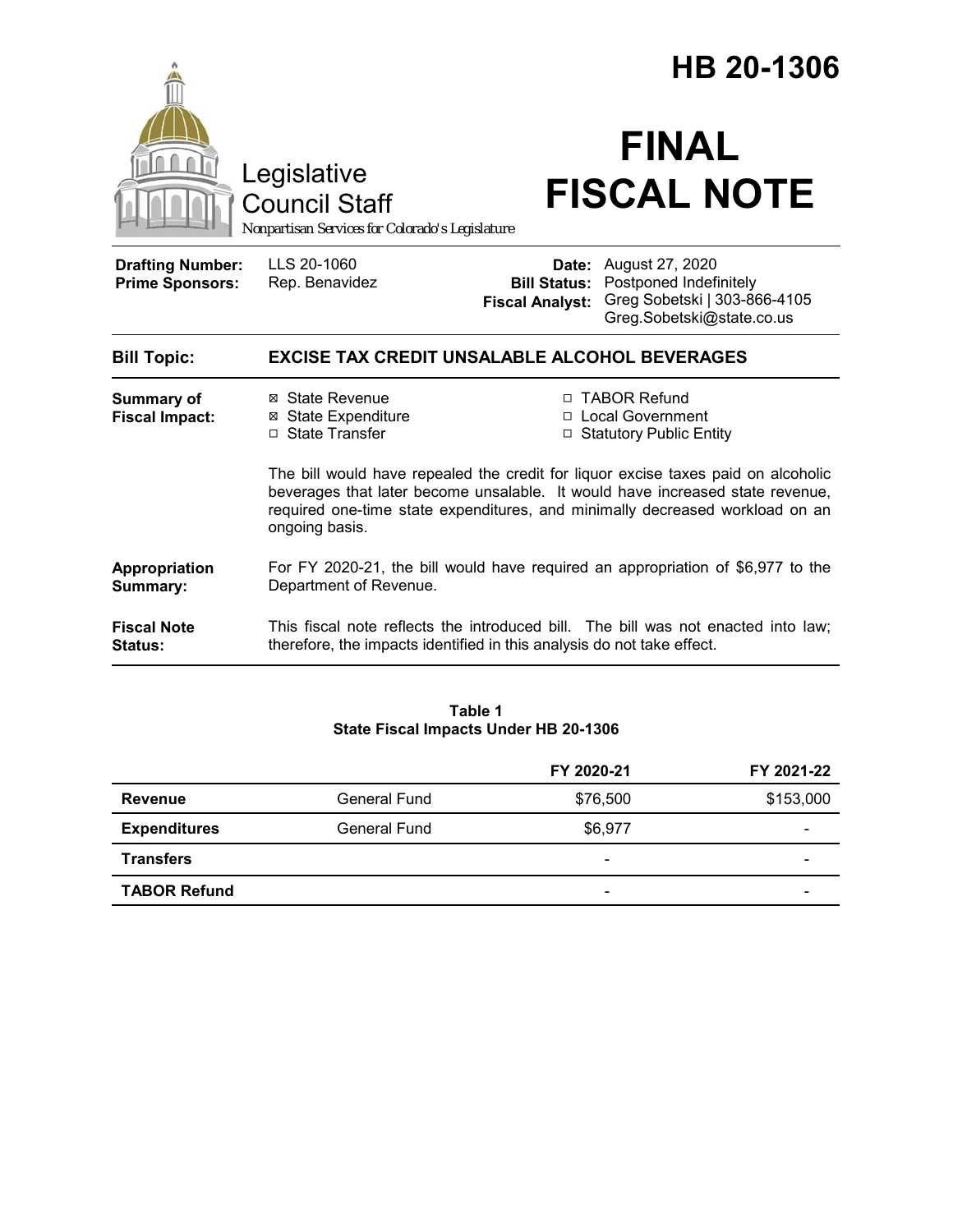August 27, 2020

### **Summary of Legislation**

Under current law, manufacturers and distributors of alcoholic beverages are allowed a refundable tax credit equal to the amount of liquor excise tax paid on alcoholic beverages that later became unsalable due to damage or destruction. The bill repeals the credit effective January 1, 2021.

### **Background**

Pursuant to Senate Bill 16-203, the Office of the State Auditor published its evaluation of the tax credit in July 2019. The evaluation is available online here: https://leg.colorado.gov/sites/ default/files/images/2019-te25\_unsalable\_alcoholic\_beverages.pdf.

#### **State Revenue**

The bill is expected to increase General Fund revenue by \$76,500 in FY 2020-21 and \$153,000 in FY 2021-22 and subsequent fiscal years. The estimate for FY 2020-21 reflects a half-year impact on an accrual accounting basis. The bill increases liquor excise tax revenue, which is subject to TABOR.

The estimated full-year impact reflects actual credits claimed against excise tax paid on unsalable alcoholic beverages during tax year 2017, as reported in the Department of Revenue's 2018 Tax Profile & Expenditure Report. For tax year 2017, 98 taxpayers claimed credits totaling \$153,000. The actual annual revenue increase will depend on the value of credits that would otherwise be claimed if the credit were not repealed, and could be greater in certain years due to large fires, floods, or other disasters that render larger amounts of alcoholic beverages unsalable.

**Wine Industry Development Fund.** Under current law, taxpayers remitting excise taxes on vinous liquors (wine) are also required to pay a wine development surcharge and fee that is credited to the Wine Industry Development Fund in the Department of Agriculture. It is assumed that the credit against excise taxes paid on unsalable wine does not currently apply to surcharges and fees credited to the Wine Industry Development Fund. However, to the extent that the credit is currently being used to reduce these surcharges and fees, the bill potentially increases revenue credited to the fund by an estimated \$15,000 per year.

### **State Expenditures**

The bill is expected to require one-time General Fund expenditures of \$6,977 in FY 2020-21 only, and to minimally decrease Department of Revenue workload on an ongoing basis. Expenditures are summarized in Table 2 and detailed below.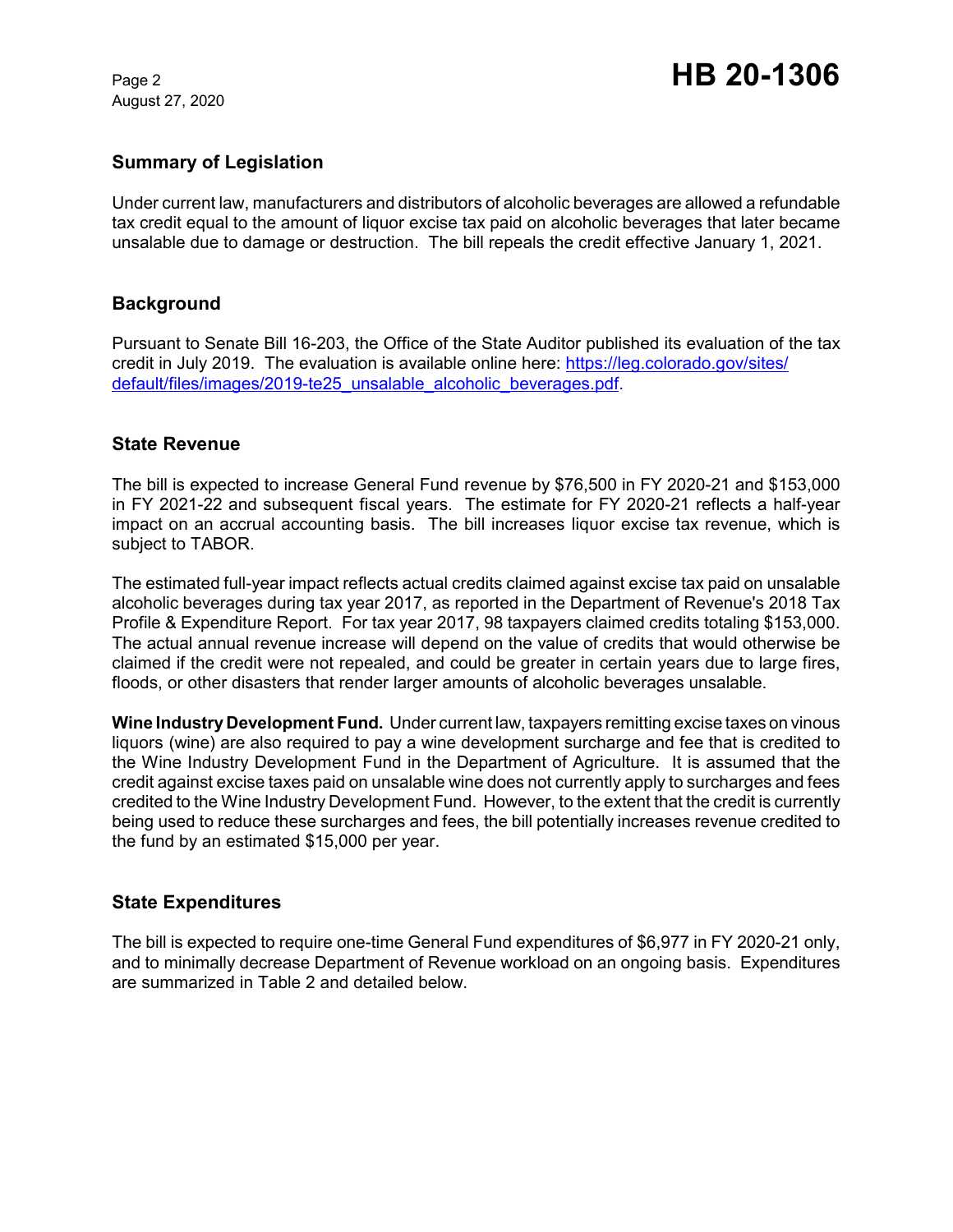# Page 3 **HB 20-1306**

**Table 2 Expenditures Under HB 20-1306**

|                                |                   | FY 2020-21 | FY 2021-22               |
|--------------------------------|-------------------|------------|--------------------------|
| <b>Department of Revenue</b>   |                   |            |                          |
| GenTax Programming and Testing |                   | \$6,540    | $\overline{\phantom{0}}$ |
| Postage and Mailing Costs      |                   | \$437      | $\overline{\phantom{0}}$ |
|                                | <b>Total Cost</b> | \$6,977    | $\blacksquare$           |

**Department of Revenue.** This bill requires changes to the Department of Revenue's GenTax software system. Changes are programmed by a contractor at a rate of \$225 per hour. The changes in this bill are expected to require programming expenditures of \$2,700, representing 12 hours of programming. All GenTax programming changes are tested by the department. Testing for this bill will require the expenditures for contract personnel totaling \$3,840, representing 160 hours of testing at a rate of \$24 per hour. Costs for postage and mailing reflect the assumption that the department will notify 729 accounts of the repeal of the credit.

The bill requires a change to one tax form, which can be accomplished within existing reappropriations from the Department of Revenue to the Department of Personnel and Administration.

Beginning in FY 2020-21, the bill is expected to result in an ongoing decrease in department workload to process credit applications. Based on the number of credit applications processed in previous years, this workload decrease is expected to be minimal and does not require a change to appropriations.

**TABOR refunds.** The state is not expected to collect revenue above the TABOR limit in either FY 2020-21 or FY 2021-22, and refund obligations are not anticipated for these years. This bill does not change these expectations concerning refunds to taxpayers. A forecast of state revenue subject to TABOR is not available beyond FY 2021-22.

### **Effective Date**

The bill was postponed indefinitely by the House Business Affairs and Labor Committee on May 27, 2020.

## **State Appropriations**

For FY 2020-21, the bill would have required a General Fund appropriation of \$6,977 to the Department of Revenue.